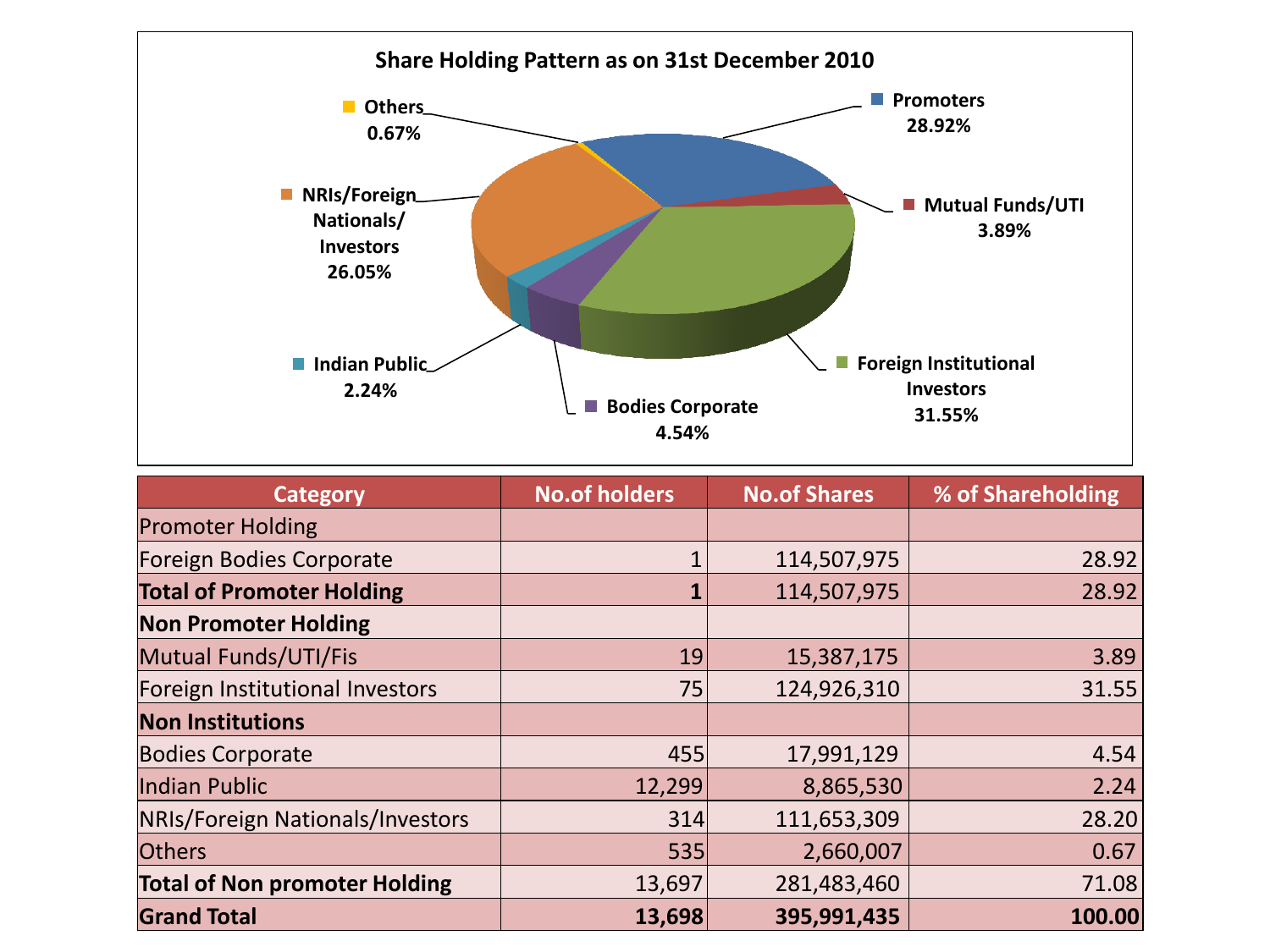| (I) (a) Statement showing Shareholding Pattern                                                           |                                  |                                                                 |                                                                                                                  |
|----------------------------------------------------------------------------------------------------------|----------------------------------|-----------------------------------------------------------------|------------------------------------------------------------------------------------------------------------------|
|                                                                                                          |                                  |                                                                 |                                                                                                                  |
| Name of the Company: Redington (India) Limited                                                           |                                  |                                                                 |                                                                                                                  |
| Scrip Code (BSE): 532805 :: Symbol (NSE):REDINGTON                                                       |                                  | Quarter Ended: Decerhber 31,2010                                |                                                                                                                  |
|                                                                                                          |                                  |                                                                 |                                                                                                                  |
| Partly paid-up shares:-                                                                                  | No. of partly paid-up<br>shares  | As a % of total no.<br>of partly paid-up<br>shares              | As a % of total no.<br>of shares of the<br>company                                                               |
| Held by promoter/promoter group                                                                          | <b>Nil</b>                       | <b>Nil</b>                                                      | Nil                                                                                                              |
| Held by public                                                                                           | Nil                              | Nil                                                             | Nil                                                                                                              |
| Total                                                                                                    | Nil                              | <b>Nil</b>                                                      | Nil                                                                                                              |
| Outstanding convertible securities:-                                                                     | No. of outstanding<br>securities | As a % of total no.<br>of outstanding<br>convertible securities | As a % of total no.<br>of shares of the<br>company, assuming<br>full conversion of the<br>convertible securities |
| Held by promoter/promoter group                                                                          | Nil                              | <b>Nil</b>                                                      | Nil                                                                                                              |
| Held by public                                                                                           | Nil                              | <b>Nil</b>                                                      | Nil                                                                                                              |
| Total paid-up capital of the company, assuming full<br>conversion of warrants and convertible securities | <b>Nil</b>                       | <b>Nil</b>                                                      | Nil                                                                                                              |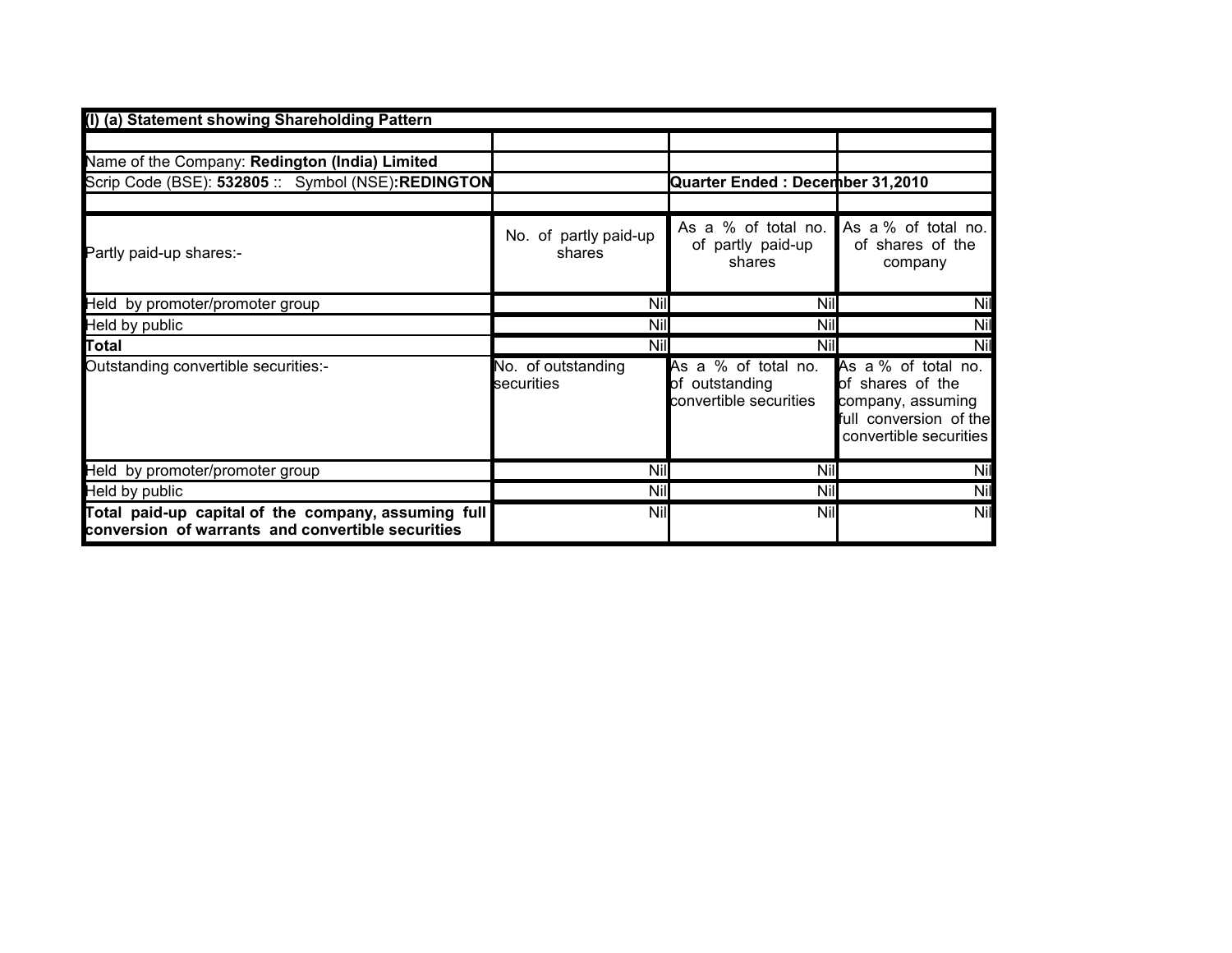| Category<br>Code                                                                                                                                                                                                                                                                                                                                                                                                                                                             | <b>Category of Shareholder</b>                                                   | Number of<br><b>Shareholders</b> | Total No.<br>of Shares | No. of Shares<br>held in Demat<br>Form | <b>Total Shareholding as a</b><br>percentge of total number<br>of shares |                                          |                                      | Shares pledged or<br>otherwise encumbered    |  |
|------------------------------------------------------------------------------------------------------------------------------------------------------------------------------------------------------------------------------------------------------------------------------------------------------------------------------------------------------------------------------------------------------------------------------------------------------------------------------|----------------------------------------------------------------------------------|----------------------------------|------------------------|----------------------------------------|--------------------------------------------------------------------------|------------------------------------------|--------------------------------------|----------------------------------------------|--|
| (1)                                                                                                                                                                                                                                                                                                                                                                                                                                                                          | (II)                                                                             | (III)                            | (IV)                   | (V)                                    | As a<br>percentage of<br>$(A + B)$<br>(VI)                               | As a percentage<br>of $(A+B+C)$<br>(VII) | Number of<br><b>Shares</b><br>(VIII) | As a percentage<br>$(IX) = (VIII)/(IV)^*100$ |  |
|                                                                                                                                                                                                                                                                                                                                                                                                                                                                              | Shareholding of Promoter and                                                     |                                  |                        |                                        |                                                                          |                                          |                                      |                                              |  |
| $\overline{A}$                                                                                                                                                                                                                                                                                                                                                                                                                                                               | <b>Promoter Group</b>                                                            |                                  |                        |                                        |                                                                          |                                          |                                      |                                              |  |
|                                                                                                                                                                                                                                                                                                                                                                                                                                                                              | Indian                                                                           |                                  |                        |                                        |                                                                          |                                          |                                      |                                              |  |
|                                                                                                                                                                                                                                                                                                                                                                                                                                                                              | Individuals / Hindu Undivided Family                                             | $\Omega$                         | 0                      | $\Omega$                               | 0.00                                                                     | 0.00                                     | 0.00                                 | 0.00                                         |  |
|                                                                                                                                                                                                                                                                                                                                                                                                                                                                              | Central government/ State Government                                             | $\overline{0}$                   | $\Omega$               | $\mathbf{0}$                           | 0.00                                                                     | 0.00                                     | 0.00                                 | 0.00                                         |  |
|                                                                                                                                                                                                                                                                                                                                                                                                                                                                              | <b>Bodies Corporate</b>                                                          | $\overline{0}$                   | 0                      | $\mathbf{0}$                           | 0.00                                                                     | 0.00                                     | 0.00                                 | 0.00                                         |  |
|                                                                                                                                                                                                                                                                                                                                                                                                                                                                              | <b>Financial Institutions/Banks</b>                                              | $\overline{0}$                   | $\Omega$               | $\Omega$                               | 0.00                                                                     | 0.00                                     | 0.00                                 | 0.00                                         |  |
| $\frac{\mathsf{1}}{\mathsf{1}}\frac{\mathsf{1}}{\mathsf{1}}\frac{\mathsf{1}}{\mathsf{1}}\frac{\mathsf{1}}{\mathsf{1}}\frac{\mathsf{1}}{\mathsf{1}}\frac{\mathsf{1}}{\mathsf{1}}\frac{\mathsf{1}}{\mathsf{1}}\frac{\mathsf{1}}{\mathsf{1}}\frac{\mathsf{1}}{\mathsf{1}}\frac{\mathsf{1}}{\mathsf{1}}\frac{\mathsf{1}}{\mathsf{1}}\frac{\mathsf{1}}{\mathsf{1}}\frac{\mathsf{1}}{\mathsf{1}}\frac{\mathsf{1}}{\mathsf{1}}\frac{\mathsf{1}}{\mathsf{1}}\frac{\mathsf{1}}{\math$ | Any Other (specify)                                                              | $\Omega$                         | $\Omega$               | $\Omega$                               | 0.00                                                                     | 0.00                                     | 0.00                                 | 0.00                                         |  |
|                                                                                                                                                                                                                                                                                                                                                                                                                                                                              |                                                                                  |                                  |                        |                                        |                                                                          |                                          |                                      |                                              |  |
|                                                                                                                                                                                                                                                                                                                                                                                                                                                                              | Sub-Total (A) (1)                                                                | 0                                | 01                     | $\mathbf{0}$                           | 0.00                                                                     | 0.00                                     | 0.00                                 | 0.00                                         |  |
| $\frac{2}{a}$<br>(a)<br>(b)<br>(c)<br>(d)                                                                                                                                                                                                                                                                                                                                                                                                                                    | Foreign                                                                          |                                  |                        |                                        |                                                                          |                                          |                                      |                                              |  |
|                                                                                                                                                                                                                                                                                                                                                                                                                                                                              | Individuals(Non resident individuals/foreign individu                            | $\Omega$                         |                        | $\Omega$                               | 0.00                                                                     | 0.00                                     | 0.00                                 | 0.00                                         |  |
|                                                                                                                                                                                                                                                                                                                                                                                                                                                                              | <b>Bodies Corporate</b>                                                          |                                  | 114,507,975            | 114,507,975                            | 28.92                                                                    | 28.92                                    | 0.00                                 | 0.00                                         |  |
|                                                                                                                                                                                                                                                                                                                                                                                                                                                                              | Institutions                                                                     | $\Omega$                         | ŋ                      | $\Omega$                               | 0.00                                                                     | 0.00                                     | 0.00                                 | 0.00                                         |  |
|                                                                                                                                                                                                                                                                                                                                                                                                                                                                              | Any Other (Specify)                                                              | $\Omega$                         | O                      | $\Omega$                               | 0.00                                                                     | 0.00                                     | 0.00                                 | 0.00                                         |  |
|                                                                                                                                                                                                                                                                                                                                                                                                                                                                              | Sub-Total (A) (2)                                                                |                                  | 114,507,975            | 114,507,975                            | 28.92                                                                    | 28.92                                    | 0.00                                 | 0.00                                         |  |
|                                                                                                                                                                                                                                                                                                                                                                                                                                                                              | <b>Total Shareholding of Promoter</b><br>and Promoter Group (A)=(A) (1) +(A) (2) |                                  | 114,507,975            | 114,507,975                            | 28.92                                                                    | 28.92                                    | 0.00                                 | 0.00                                         |  |
|                                                                                                                                                                                                                                                                                                                                                                                                                                                                              | <b>Public Shareholding</b>                                                       |                                  |                        |                                        |                                                                          |                                          |                                      |                                              |  |
| $\frac{\pi}{2}$<br>$\frac{\pi}{2}$<br>$\frac{\pi}{2}$<br>$\frac{\pi}{2}$<br>$\frac{\pi}{2}$<br>$\frac{\pi}{2}$<br>$\frac{\pi}{2}$<br>$\frac{\pi}{2}$                                                                                                                                                                                                                                                                                                                         | Institutions                                                                     |                                  |                        |                                        |                                                                          |                                          |                                      |                                              |  |
|                                                                                                                                                                                                                                                                                                                                                                                                                                                                              | Mutual Funds/ UTI                                                                | 18                               | 15,382,175             | 15,382,175                             | 3.88                                                                     | 3.88                                     | N.A                                  | N.A                                          |  |
|                                                                                                                                                                                                                                                                                                                                                                                                                                                                              | Financial Institutions / Banks                                                   |                                  | 5000                   | 5,000                                  | 0.00                                                                     | 0.00                                     | N.A                                  | N.A                                          |  |
|                                                                                                                                                                                                                                                                                                                                                                                                                                                                              | Central Government/ State Government                                             | $\Omega$                         |                        | $\Omega$                               | 0.00                                                                     | 0.00                                     | N.A                                  | N.A                                          |  |
|                                                                                                                                                                                                                                                                                                                                                                                                                                                                              | <b>Venture Capital Funds</b>                                                     | $\Omega$                         | U                      | $\Omega$                               | 0.00                                                                     | 0.00                                     | N.A                                  | N.A                                          |  |
|                                                                                                                                                                                                                                                                                                                                                                                                                                                                              | <b>Insurance Companies</b>                                                       | $\Omega$                         |                        | $\Omega$                               | 0.00                                                                     | 0.00                                     | N.A                                  | N.A                                          |  |
|                                                                                                                                                                                                                                                                                                                                                                                                                                                                              | Foreign Institutional Investors                                                  | 75                               | 124,926,310            | 124,926,310                            | 31.55                                                                    | 31.55                                    | N.A                                  | N.A                                          |  |
|                                                                                                                                                                                                                                                                                                                                                                                                                                                                              | Foreign Venture Capital Investors                                                | $\Omega$                         |                        | $\Omega$                               | 0.00                                                                     | 0.00                                     | N.A                                  | N.A                                          |  |
|                                                                                                                                                                                                                                                                                                                                                                                                                                                                              | Any Other (Specify)                                                              | $\Omega$                         | U                      | n                                      | 0.00                                                                     | 0.00                                     | N.A                                  | N.A                                          |  |
|                                                                                                                                                                                                                                                                                                                                                                                                                                                                              | Sub-Total (B)(1)                                                                 | 94                               | 140,313,485            | 140,313,485                            | 35.43                                                                    | 35.43                                    | N.A                                  | N.A                                          |  |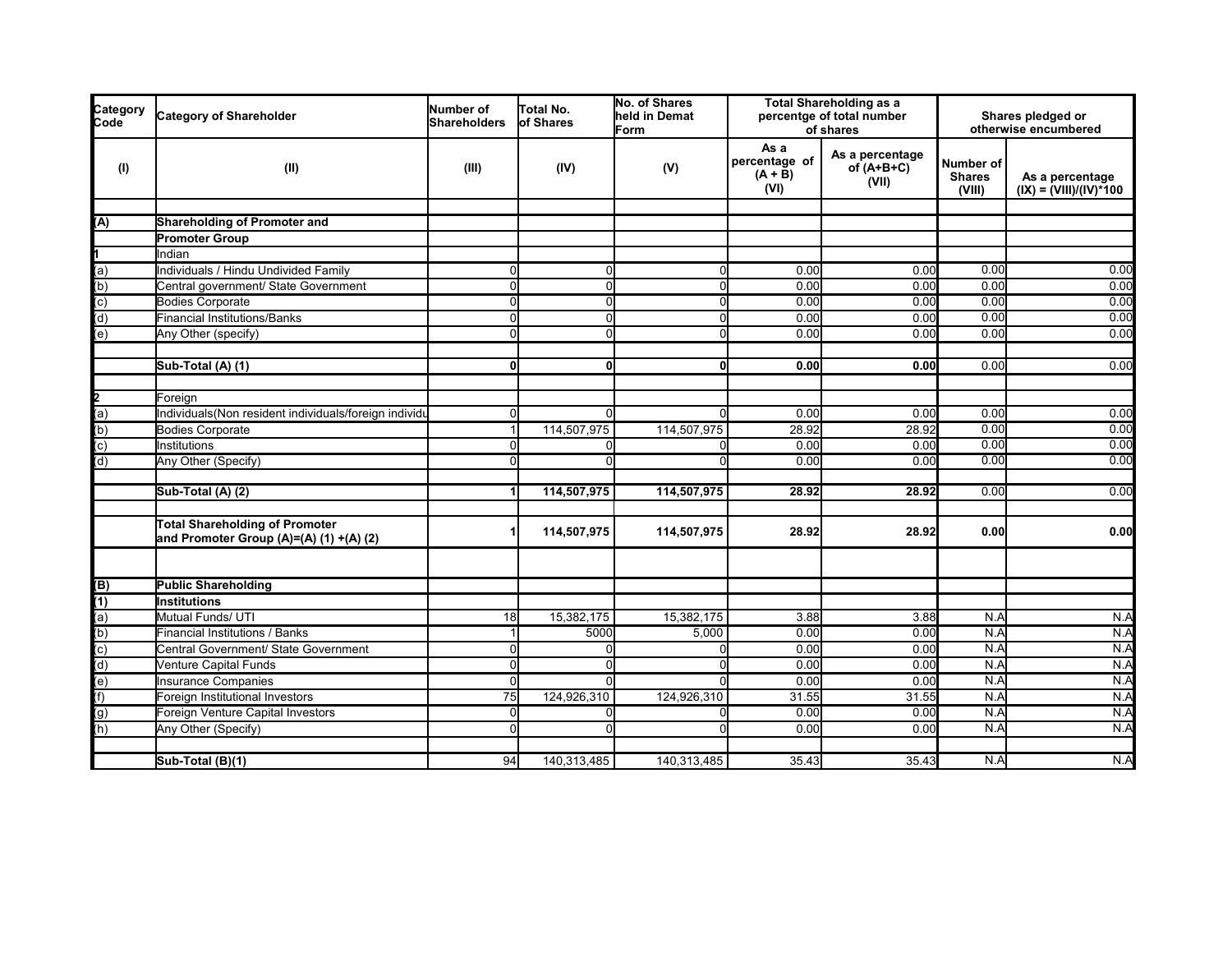|      | Non Institutions                                                                   |       |             |             |        |        |     |  |
|------|------------------------------------------------------------------------------------|-------|-------------|-------------|--------|--------|-----|--|
|      | <b>Bodies Corporate</b>                                                            | 455   | 17,991,129  | 17,991,129  | 4.54   | 4.54   | N.A |  |
|      | Individuals Holding nominal share capital                                          |       |             |             |        |        |     |  |
|      | upto Rs. 1 Lakh                                                                    | 12289 | 7,595,045   | 7,537,230   | 1.92   | 1.92   | N.A |  |
|      | ii. In excess of Rs. 1 Lakh                                                        | 10    | 1,270,485   | 1,270,485   | 0.32   | 0.32   | N.A |  |
|      | Any Other :-                                                                       |       |             |             |        |        |     |  |
|      | <b>Clearing Member</b>                                                             | 49    | 82.836      | 82.836      | 0.02   | 0.02   | N.A |  |
|      | Directors and their relatives                                                      | 6     | 1,700,525   | 1,700,475   | 0.43   | 0.43   | N.A |  |
|      | Foreign Corporate Bodies                                                           |       | 110,190,940 |             | 27.83  | 27.83  | N.A |  |
|      | <b>Hindu Undivided Families</b>                                                    | 474   | 823,876     | 823,876     | 0.21   | 0.21   | N.A |  |
|      | Non resident Indian                                                                | 310   | 1,422,619   | 1.250.619   | 0.36   | 0.36   | N.A |  |
|      | Trust                                                                              | 6     | 52,770      | 4.075       | 0.01   | 0.01   | N.A |  |
|      | Foreign Nationals                                                                  |       | 39,750      | 38500       | 0.01   | 0.01   | N.A |  |
|      | Sub-Total (B)(2)                                                                   | 13603 | 141,169,975 | 30,699,225  | 35.65  | 35.65  | N.A |  |
|      | Total Public Shareholding (B)=(B)(1)+(B)(2)                                        | 13697 | 281,483,460 | 171,012,710 | 71.08  | 71.08  | N.A |  |
|      | TOTAL (A)+(B)                                                                      | 13698 | 395,991,435 | 285,520,685 | 100.00 | 100.00 | N.A |  |
| (C)  | Shares held by custodian and against<br>which Depository Receipts have been issued |       |             |             |        |        | N.A |  |
| (1)  | <b>Promoter and Promoter Group</b>                                                 | 0     |             |             |        |        | N.A |  |
| (II) | Public                                                                             |       |             |             |        |        | N.A |  |
|      | Grand Total (A) +(B) +(C)                                                          | 13698 | 395,991,435 | 285,520,685 | 100.00 | 100.00 | N.A |  |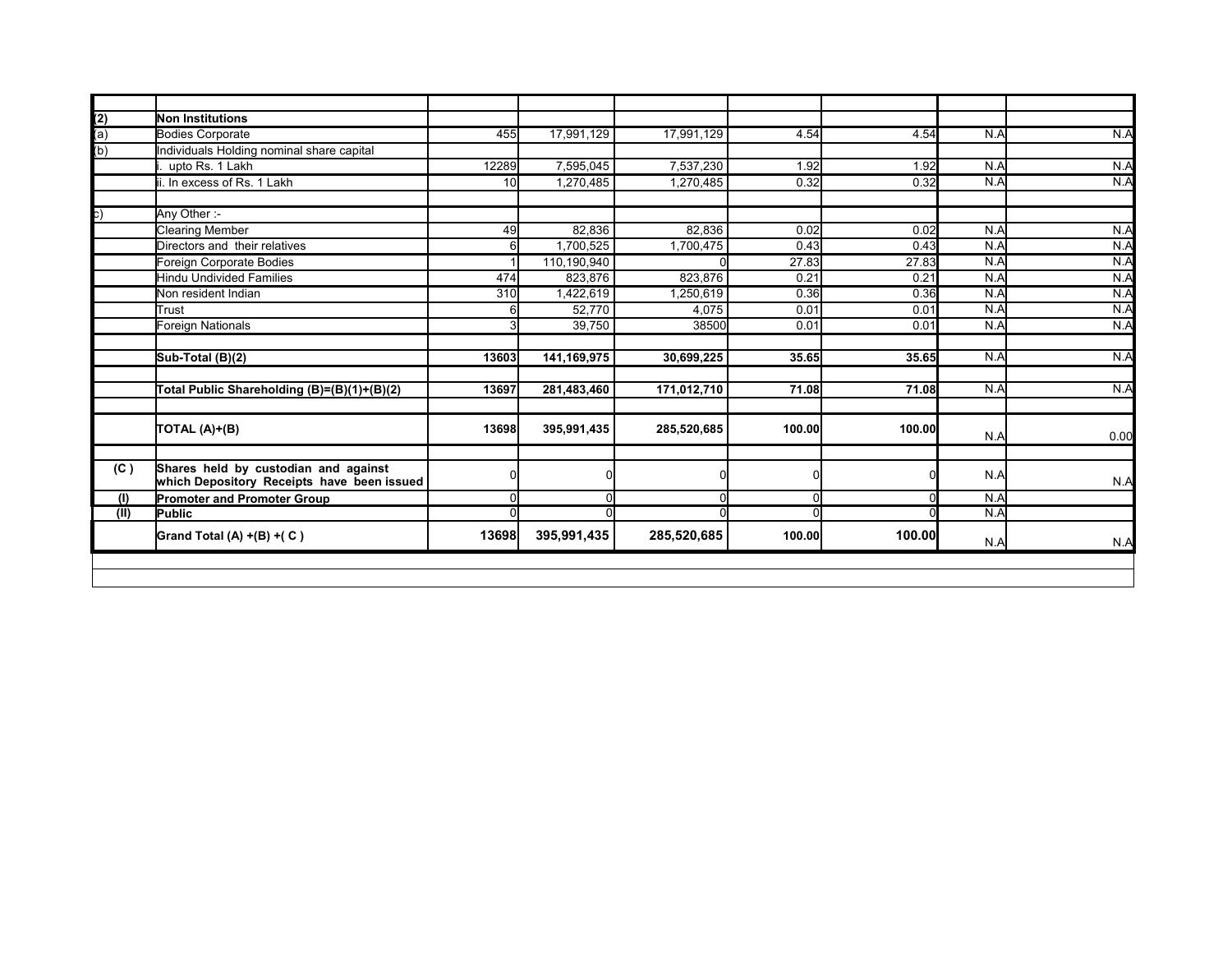|      | I) (b) Statement showing shareholding of persons belonging to the |              |                                                                                                                                           |                                                    |                                           |                                                |                                                                        |
|------|-------------------------------------------------------------------|--------------|-------------------------------------------------------------------------------------------------------------------------------------------|----------------------------------------------------|-------------------------------------------|------------------------------------------------|------------------------------------------------------------------------|
|      | <b>Category "Promoter and Promoter Group"</b>                     |              |                                                                                                                                           |                                                    |                                           |                                                |                                                                        |
|      |                                                                   |              |                                                                                                                                           |                                                    |                                           |                                                |                                                                        |
|      |                                                                   |              |                                                                                                                                           |                                                    | Shares pledged or<br>otherwise encumbered | Shares pledged<br>lor otherwise<br>lencumbered | Shares pledged or<br>lotherwise<br>lencumbered                         |
|      |                                                                   |              | <b>Shares as a % of</b><br>total no of shares<br><b>{ i.e Grand Total</b><br>Number of shares $ (A) + (B) + (C)$<br>(II)<br>lindicated in |                                                    | <b>Number</b><br>(V)                      | As a $%$<br>$(VI) = (V/III)$                   | As a % of grand<br>total $(A)+(B)+(C)$<br>of sub clause I (a)<br>(VII) |
| lsr. | (1)<br>Name of the Shareholder                                    |              |                                                                                                                                           |                                                    |                                           |                                                |                                                                        |
|      |                                                                   |              |                                                                                                                                           | statement at para<br>$(1)$ (a) above $\}$<br>(III) |                                           |                                                |                                                                        |
|      |                                                                   |              |                                                                                                                                           |                                                    |                                           |                                                |                                                                        |
|      | IRedington (Mauritius) Limited                                    |              | 114,507,975                                                                                                                               | 28.92                                              | 0.00                                      | 0.00                                           | 0.00                                                                   |
|      |                                                                   | <b>TOTAL</b> | 114,507,975                                                                                                                               | 28.92                                              | 0.00                                      | 0.00                                           | 0.00                                                                   |

|            | (I) (c)Statement showing Shareholding of persons belonging to the Category "Public" |                         |                                            |  |  |  |  |
|------------|-------------------------------------------------------------------------------------|-------------------------|--------------------------------------------|--|--|--|--|
|            | and holding more than 1% of the total number of shares                              |                         |                                            |  |  |  |  |
|            |                                                                                     |                         |                                            |  |  |  |  |
| Sr.<br>No. | Name of the Shareholder                                                             | <b>Number of shares</b> | shares as a % or<br>total No. of<br>Shares |  |  |  |  |
|            | <b>INSTITUTIONS</b>                                                                 |                         |                                            |  |  |  |  |
|            | 1Synnex (Mauritius) Ltd                                                             | 110,190,940             | 27.83                                      |  |  |  |  |
|            | 2T Rowe Price Limited                                                               | 36,772,741              | 9.29                                       |  |  |  |  |
|            | 3 ICICI Prudential Life Insurance Company                                           | 13,496,665              | 3.41                                       |  |  |  |  |
|            | 4 India Capital Fund Limited                                                        | 11,865,978              | 3.00                                       |  |  |  |  |
|            | 5SLOANE Robinson LLP A/c                                                            | 11,779,622              | 2.97                                       |  |  |  |  |
|            | 6 Goldman Sachs Investments (Mauritius) Ltd                                         | 9,816,750               | 2.48                                       |  |  |  |  |
|            | <b>7ISBI Mutual Fund</b>                                                            | 9,164,400               | 2.31                                       |  |  |  |  |
|            | 8 Morgan Stanley Investment Management INC                                          | 8,541,868               | 2.16                                       |  |  |  |  |
|            | 9 Franklin Templeton Mutual Fund                                                    | 6,205,238               | 1.57                                       |  |  |  |  |
|            | 10 Swiss Finance Corporation (Mauritius) Limited                                    | 4,345,762               | 1.10                                       |  |  |  |  |
|            | 11 Universities Superannuation Scheme Limited                                       | 4,142,562               | 1.05                                       |  |  |  |  |
|            | Total                                                                               | 226,322,526             | 57.15                                      |  |  |  |  |